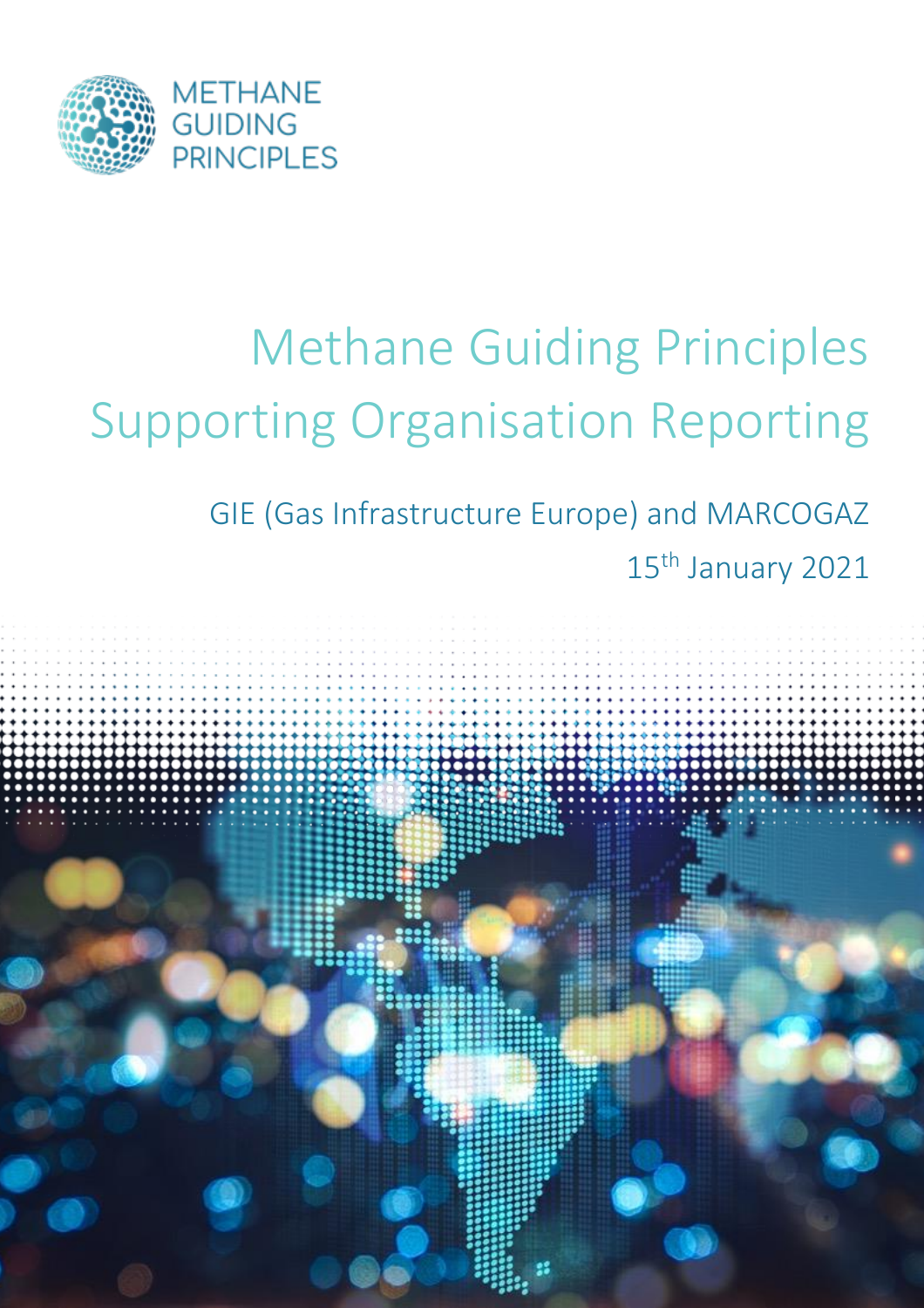

COMPANY: **GIE (Gas Infrastructure Europe) and MARCOGAZ**

DATE: **January 15th 2021**

YEAR OF JOINING METHANE GUIDING PRINCIPLES: **2017**

SENIOR REPRESENTATIVE: **Francisco de la Flor**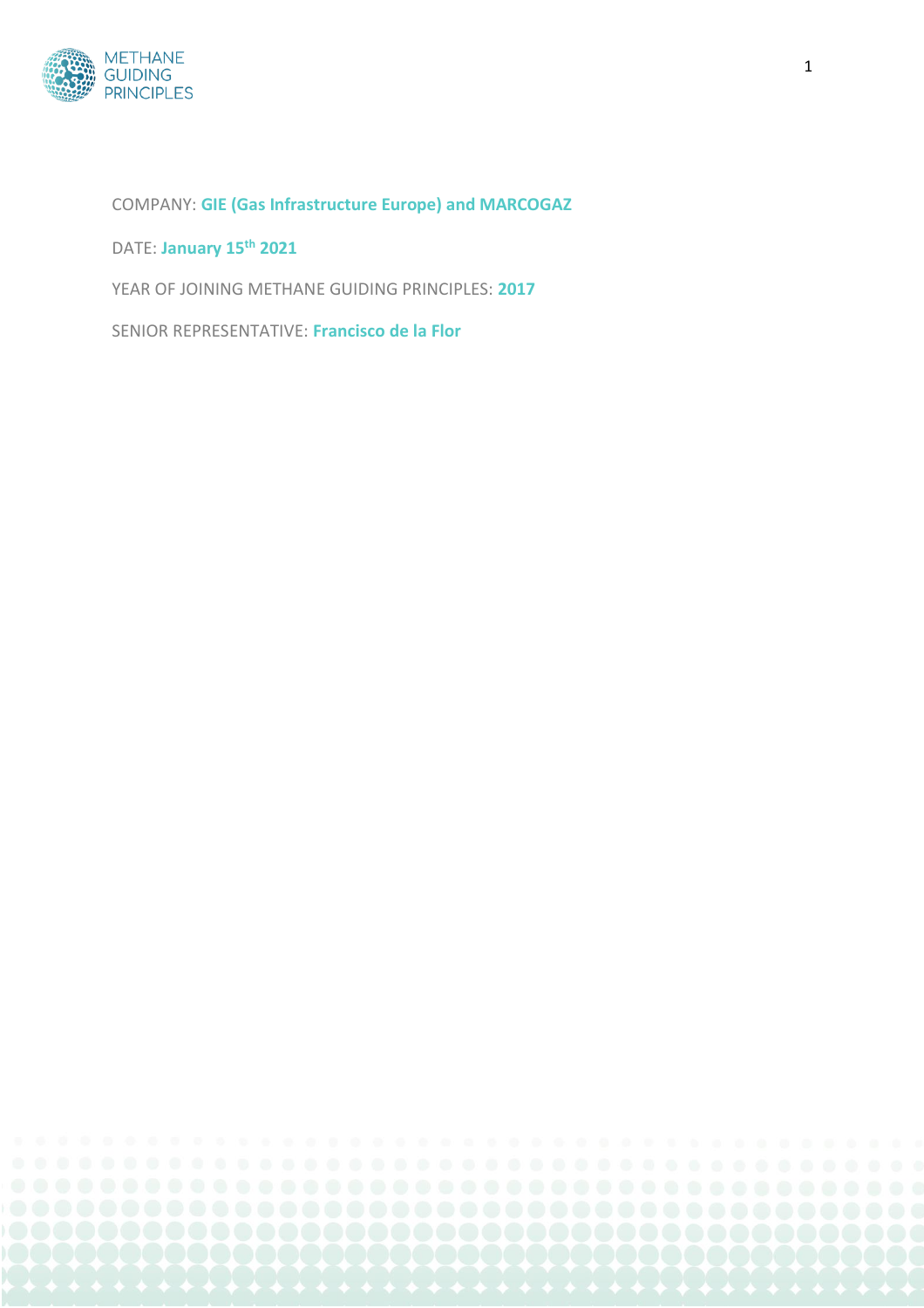

# **Principle One:**

# Continually reduce methane emissions

| 2021 intended activity                                                                                                                                                                                                                                                                                                                                                                                                                                                                                                                                                    |
|---------------------------------------------------------------------------------------------------------------------------------------------------------------------------------------------------------------------------------------------------------------------------------------------------------------------------------------------------------------------------------------------------------------------------------------------------------------------------------------------------------------------------------------------------------------------------|
| Publication of "Guidelines for Methane Emissions<br>CEN TC234 WG14 Technical Report to assess<br>$\bullet$<br>methane emissions for gas transmission and<br>This document helps companies from the entire<br>distribution systems (based on the MARCOGAZ'<br>report to assess methane emissions for Gas<br>reduction targets as a complement to mitigation<br>Transmission & Distribution System<br>strategies. Examples and case studies are included.<br>Operators <sup>2</sup> ). It will be available 3 <sup>rd</sup> quarter<br>2021.                                |
| <b>awareness</b> among the gas industry (e.g. reports,<br>Dissemination of information and raising<br>best practice guides, organizing specific sessions<br>awareness among the gas industry. This will<br>remain a priority for GIE and MARCOGAZ during<br>2021.<br>programme and follow-up sessions on methane<br>emissions organized with Energy Community.<br>Evaluation of the establishment of emission<br>reduction targets per segment at European<br> P <br>information on mitigation measures implemented,<br>emission reductions achieved, costs, targets, and |
|                                                                                                                                                                                                                                                                                                                                                                                                                                                                                                                                                                           |

<sup>2</sup> [https://www.marcogaz.org/app/download/8161672063/WG\\_ME-485-](https://www.marcogaz.org/app/download/8161672063/WG_ME-485-Assessment+of+methane+emissions+for+gas+Transmission+and+Distribution+system+operator.pdf?t=1602849054)

<sup>1</sup> [https://www.gie.eu/index.php/gie-publications/methane-emissions/methane-emission-guidelines/28274](https://www.gie.eu/index.php/gie-publications/methane-emissions/methane-emission-guidelines/28274-guidelines-for-methane-emissions-target-setting/file) [guidelines-for-methane-emissions-target-setting/file](https://www.gie.eu/index.php/gie-publications/methane-emissions/methane-emission-guidelines/28274-guidelines-for-methane-emissions-target-setting/file)

[Assessment+of+methane+emissions+for+gas+Transmission+and+Distribution+system+operator.pdf?t=160284](https://www.marcogaz.org/app/download/8161672063/WG_ME-485-Assessment+of+methane+emissions+for+gas+Transmission+and+Distribution+system+operator.pdf?t=1602849054) [9054](https://www.marcogaz.org/app/download/8161672063/WG_ME-485-Assessment+of+methane+emissions+for+gas+Transmission+and+Distribution+system+operator.pdf?t=1602849054)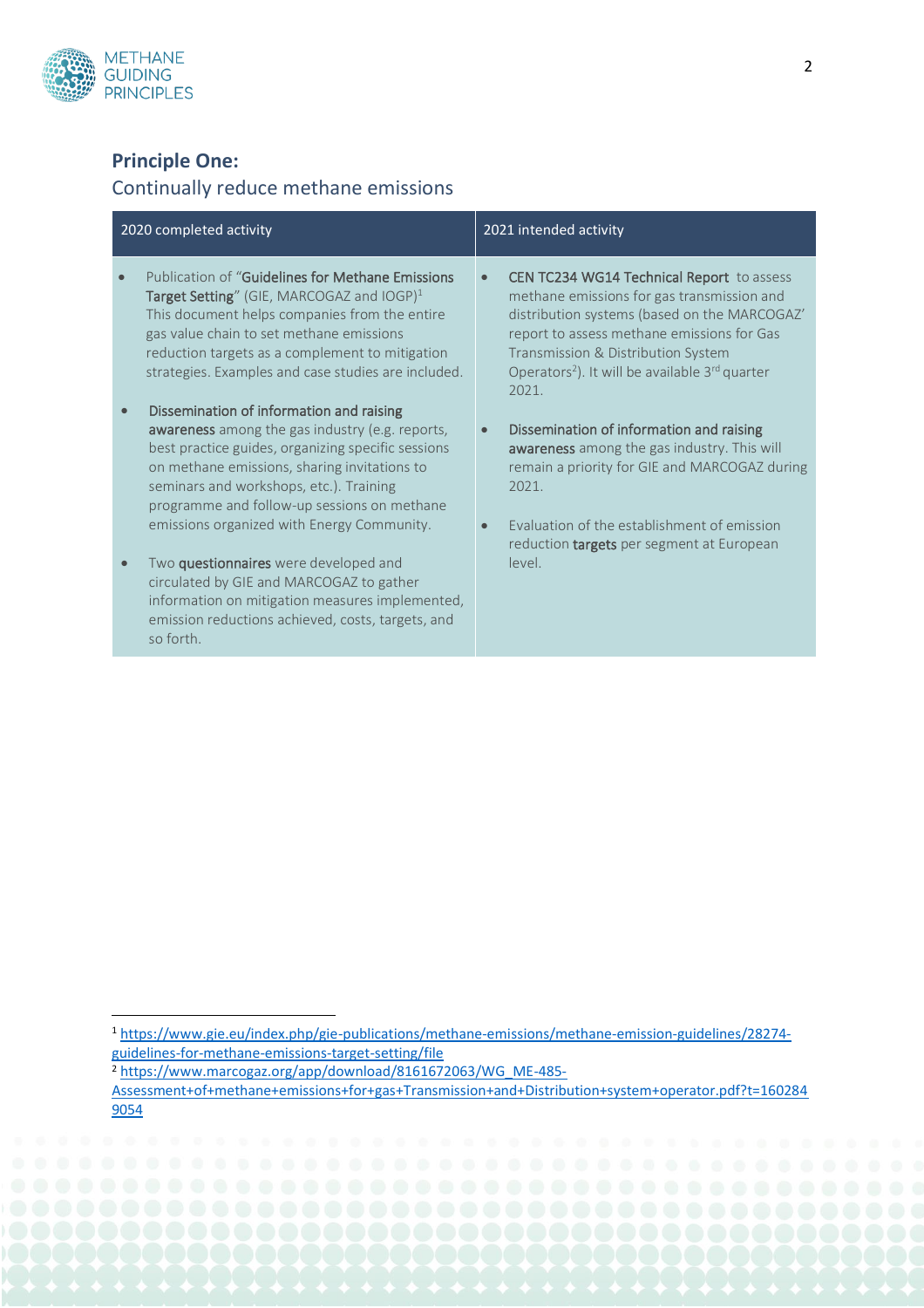

# **Principle Two:**

# Advance strong performance across the gas supply chain

| 2020 completed activity                                                                                                                                                                                                                                                                                                                                                                                                                                                   | 2021 intended activity                                                                                                                                                                        |  |
|---------------------------------------------------------------------------------------------------------------------------------------------------------------------------------------------------------------------------------------------------------------------------------------------------------------------------------------------------------------------------------------------------------------------------------------------------------------------------|-----------------------------------------------------------------------------------------------------------------------------------------------------------------------------------------------|--|
| GIE and MARCOGAZ have supported the Methane<br>Guiding Principles with the development of the new<br>two Best Practice Guides to reduce methane emissions<br>(1) Transmission, Storage, LNG Terminals and<br>Distribution; (2) Identification, Detection,<br>Measurement and Quantification). These documents<br>will be key tools for the gas industry.                                                                                                                  | Action plan on methane emissions will be<br>periodically updated.<br>MARCOGAZ will develop a document:<br>$\bullet$<br>Technical Recommendations on Flaring and<br><b>Venting Activities.</b> |  |
| GIE and MARCOGAZ supported the consortium (Wood,<br>Carbon Limits, The Sniffers and TNO) hired by the<br>European Commission (EC) to perform the study<br>"Limiting methane emissions in the energy sector" by<br>means of providing input and information.                                                                                                                                                                                                               |                                                                                                                                                                                               |  |
| GIE and MARCOGAZ submitted a case study to the<br>Global Methane Challenge and it was published <sup>3</sup> this<br>year.                                                                                                                                                                                                                                                                                                                                                |                                                                                                                                                                                               |  |
| Action Plan <sup>4</sup> on methane emissions. GIE and<br>MARCOGAZ are coordinating this action plan which<br>was developed collaboratively by representatives from<br>the entire gas chain. It shows the actions and projects<br>defined by the gas industry to tackle the identified<br>challenges and gaps in the report <sup>5</sup> "Potential ways the<br>gas industry can contribute to the reduction of<br>methane emissions". It is updated on a frequent basis. |                                                                                                                                                                                               |  |
| The MARCOGAZ Technical recommendations on LDAR<br>Programmes will be published before the end of the<br>year.                                                                                                                                                                                                                                                                                                                                                             |                                                                                                                                                                                               |  |

<sup>3</sup> <https://globalmethane.org/challenge/gie.html>

<sup>4</sup> <https://www.gie.eu/index.php/gie-publications/methane-emissions/methane-emission-action-plan>

<sup>5</sup> <https://www.gie.eu/index.php/gie-publications/methane-emissions/methane-emission-report-2019>